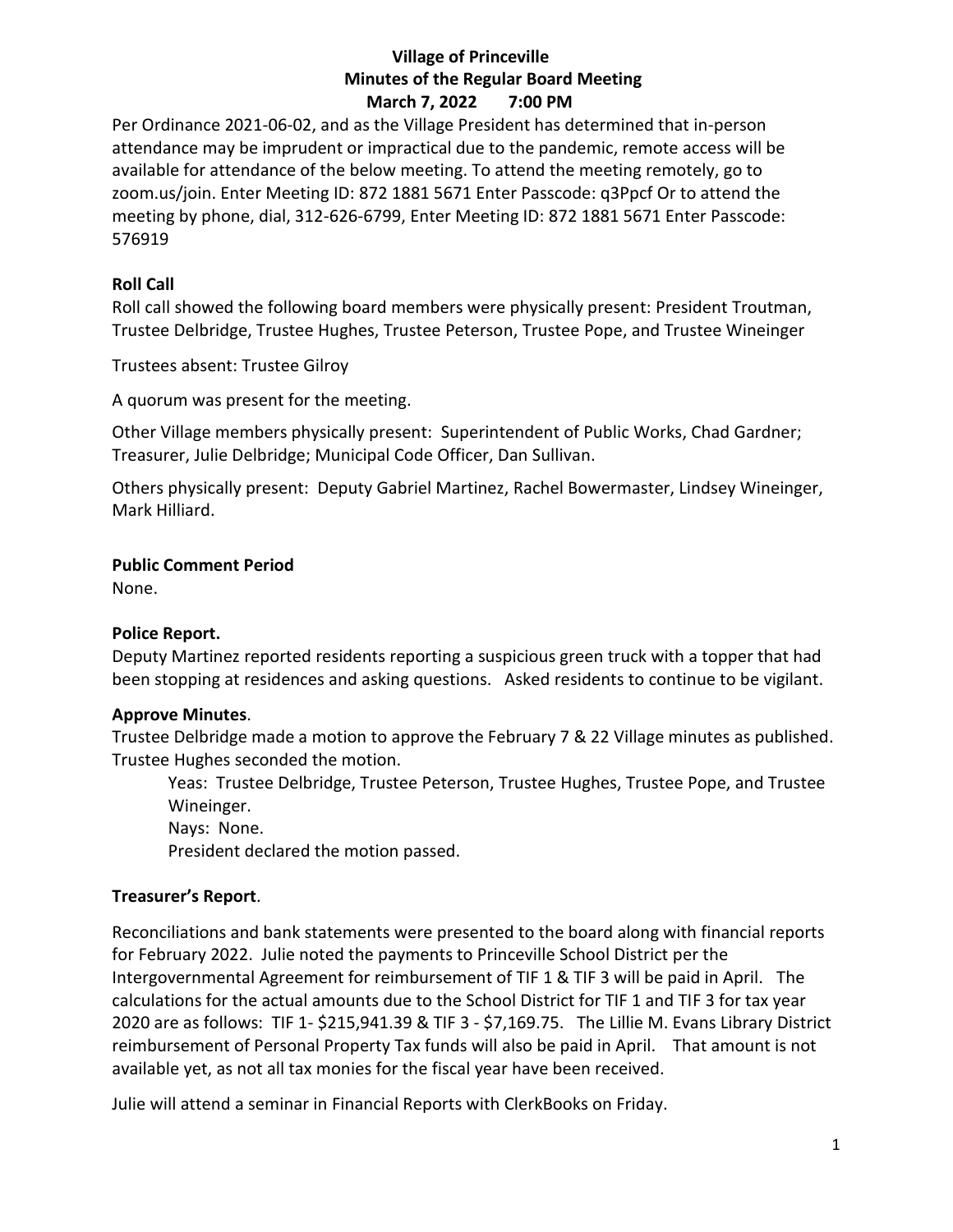Motion to accept Treasurer's Report by Trustee Peterson. Trustee Hughes seconded the motion.

Yeas: Trustee Delbridge, Trustee Hughes, Trustee Peterson, Trustee Pope, and Trustee Wineinger. Nays: None. President Troutman declared the motion passed.

#### **Paying Bills.**

Trustee Delbridge made a motion to approve paying the additional bills in the amount of \$23,017.56. Trustee Peterson seconded the motion.

Yeas: Trustee Delbridge, Trustee Hughes, Trustee Peterson, Trustee Pope, and Trustee Wineinger Nays: None President Troutman declared the motion as passed.

#### **Rachel Bowermaster representing Princeville After-Prom, to Speak to the Board Regarding a donation to Princeville High School After-Prom.**

Rachel Bowermaster asked the Board for a donation to help support the Princeville After-Prom. Prom will be held on April 23 at Top of the Hill in Chillicothe. After-Prom will follow at the High School from 11pm to 3am. The After-Prom will include food, games and prizes.

Trustee Delbridge made a motion donate \$600.00 to Princeville After-Prom. Trustee Hughes seconded the motion.

Yeas: Trusee Delbridge, Trustee Hughes, Trustee Peterson, Trustee Pope, and Trustee Wineinger Nays: None President Troutman declared the motion as passed.

## **Lindsey Wineinger representing Princeville P.T.O., to Speak to the Board Regarding a donation of pool passes to the Fund-Tastic Basket Raffle.**

Lindsey Wineinger asked the Board for a donation of pool passes to be used as a part of a raffle for Princeville P.T.O. fundraiser on April 7.

Trustee Peterson made a motion to donate two Multi-Visit Pool Passes to the Princeville Aquatic Center to Princeville P.T.O. basket raffle. Trustee Delbridge seconded the motion.

Yeas: Trustee Delbridge, Trustee Hughes, Trustee Peterson, Trustee Pope, and Trustee Wineinger Nays: None

President Troutman declared the motion as passed.

# **Mark Hilliard representing Princeville Little League, to Speak to the Board Regarding a donation to the Princeville Little League for the 2022 season.**

Mark Hilliard asked the Board for a donation to Princeville Little League to help support a team.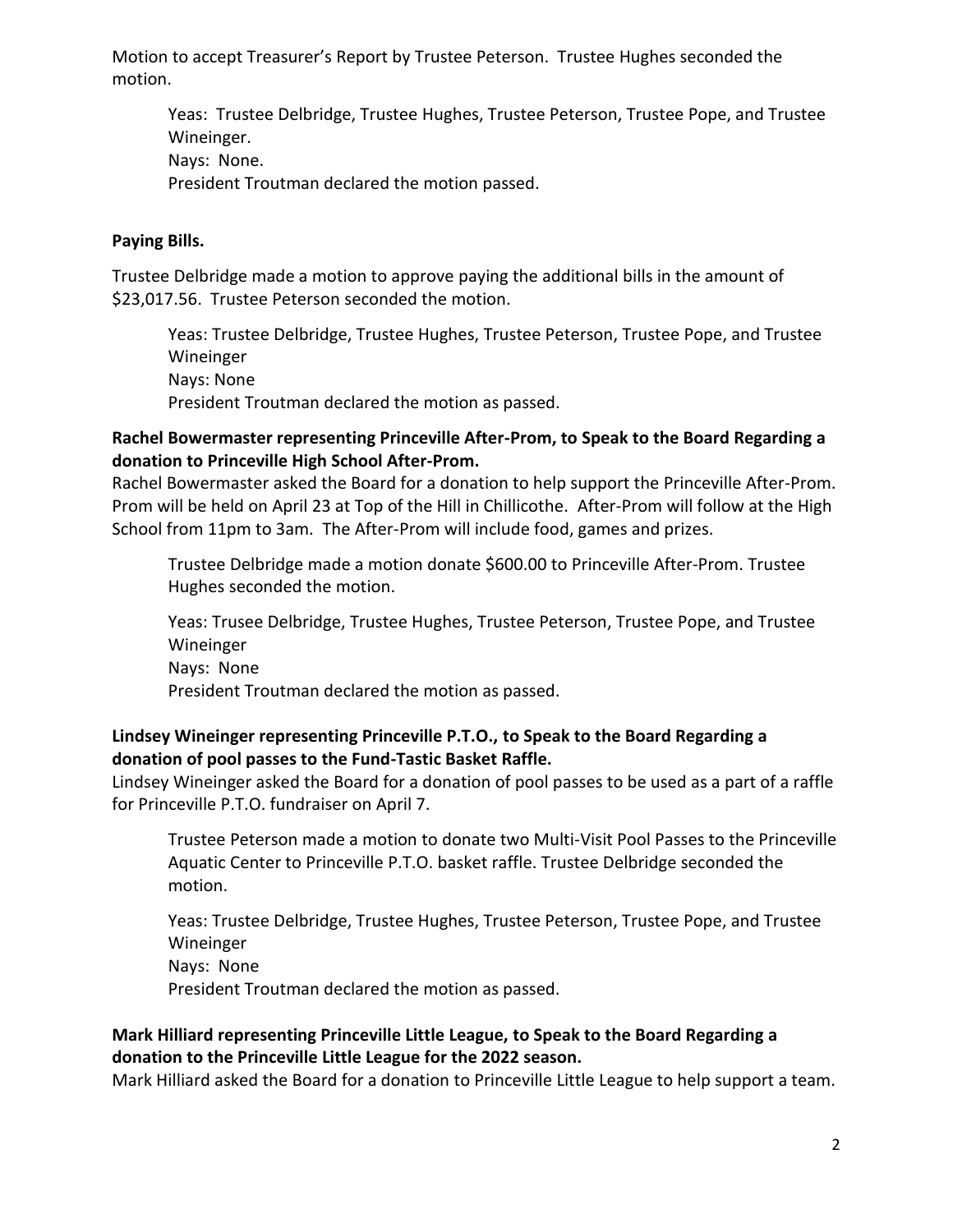Trustee Delbridge made a motion to donate \$500.00 to support two Little League teams in 2022. Trustee Pope seconded the motion.

Yeas: Trustee Delbridge, Trustee Hughes, Trustee Peterson, Trustee Pope, and Trustee Wineinger Nays: None President Troutman declared the motion as passed.

## **Municipal Code Officer's Report**

Dan Sullivan presented to the board violations report for March 7. Several new violations are for hard surface violations. A lot of complaints recently from residents regarding neighbor's brush piles and chronic tree debris issues. Dan asked for the Village Hall to post information about the rules of burning within the Village and lawn waste pickups.

Dan is still looking for funding for a paint/tire disposal day. Dan commented Trustee Pope did a recent ride-along with Dan.

#### **Any Action Regarding MCO Report**

None.

#### **Committee Reports**

**Property -** Trustee Peterson said the property committee met tonight, to discuss Lot 22 of Aten Acres. Committee will meet again on March 22 when estimates should be available for curb, gutter, SPW Gardner will need to measure for exact amount of curb, gutter, street that would need to be built.

Resident Mark Davis is interested in purchasing half of the lot adjacent to his property. Trustee Peterson said that the committee will review this request and revisit it at the next Committee Meeting.

**Pool** – Trustee Peterson reported, no discussion was held, as Trustee Gilroy was unable to attend and had the information needed to hold the meeting. Another Pool Committee meeting is tentatively planned for March 22, Trustee Peterson will contact Trustee Gilroy to follow up on a date and time.

#### **Any Action Regarding Committee Reports**

*Property Committee* None. *Pool Committee* None.

#### **Past Due Water Bill Review**

The past due water bill was reviewed.

## **Building Permits.**

Solar Equipment Permit at 217 W. Spring St.

#### **Report from the Superintendent of Public Works.**

- Pool, Joe has been working on motor repair.
- Public works spent last couple weeks street sweeping and cleaning up gravel from residential yards and business districts. Gravel came up while snow